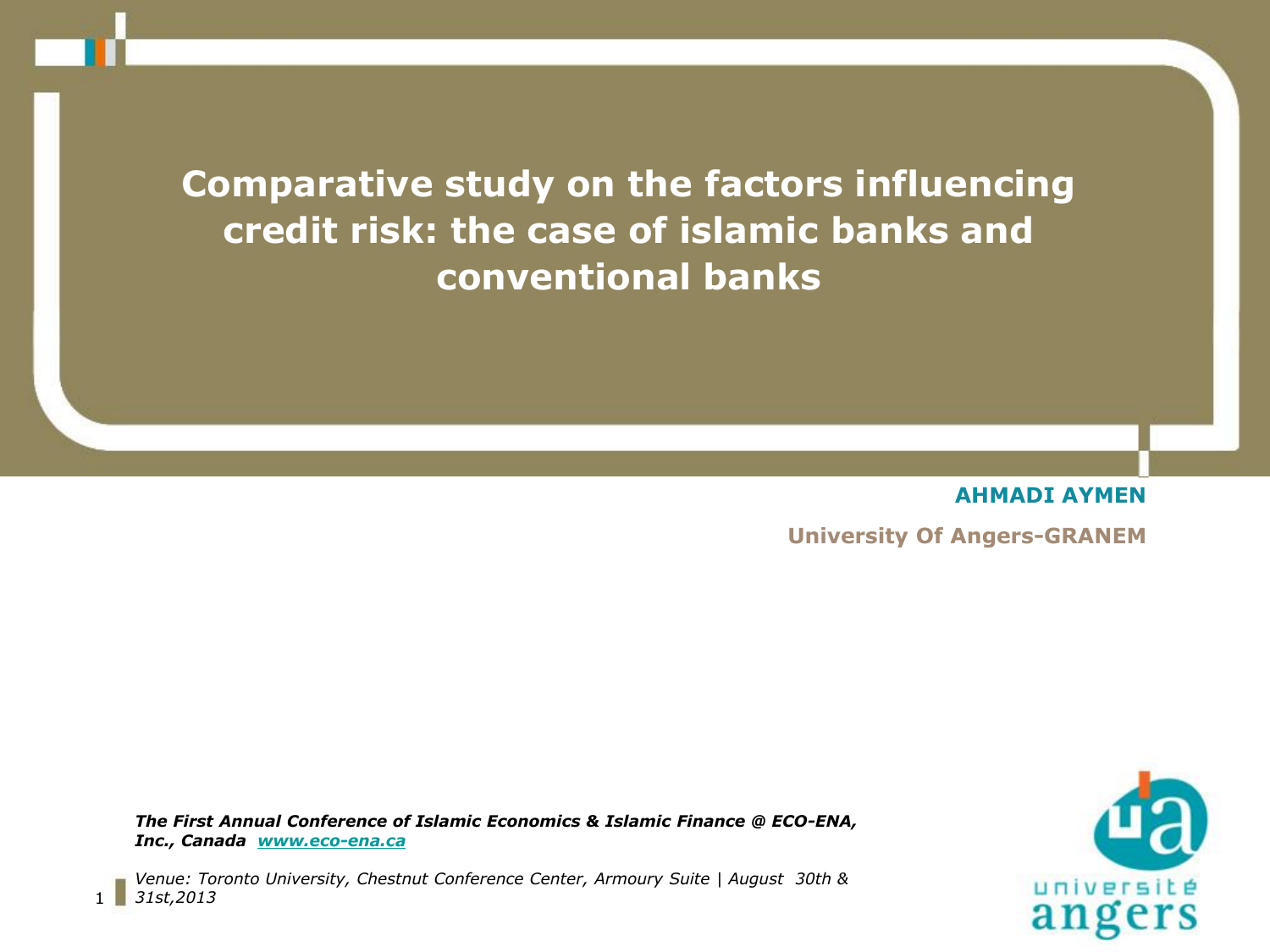# Introduction

#### •*Appearance of the Islamic banks: Early 1970s.*

• *Principles of Islamic finance: prohibition of interest, profits and losses sharing...*

• *Types of contracts: profits and losses sharing contracts and mark-up contracts.*

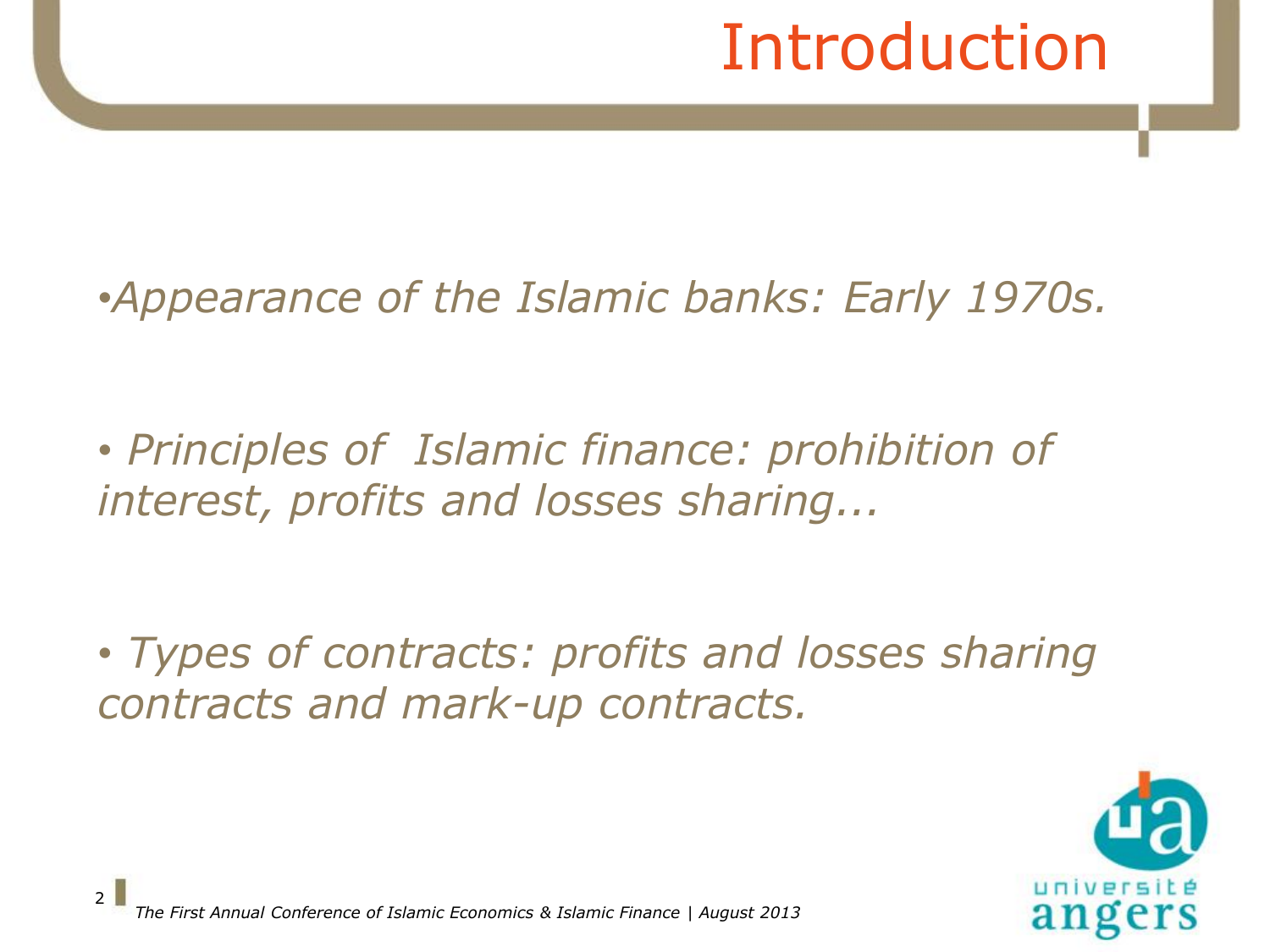# Research Objectives

•*Measure the influence of several factors (financial ratios) on credit risk in Islamic banks.*

• *Making a comparison with conventional banks.*

• *Identify advantages and disadvantages of the Islamic finance in the management of credit risk.*

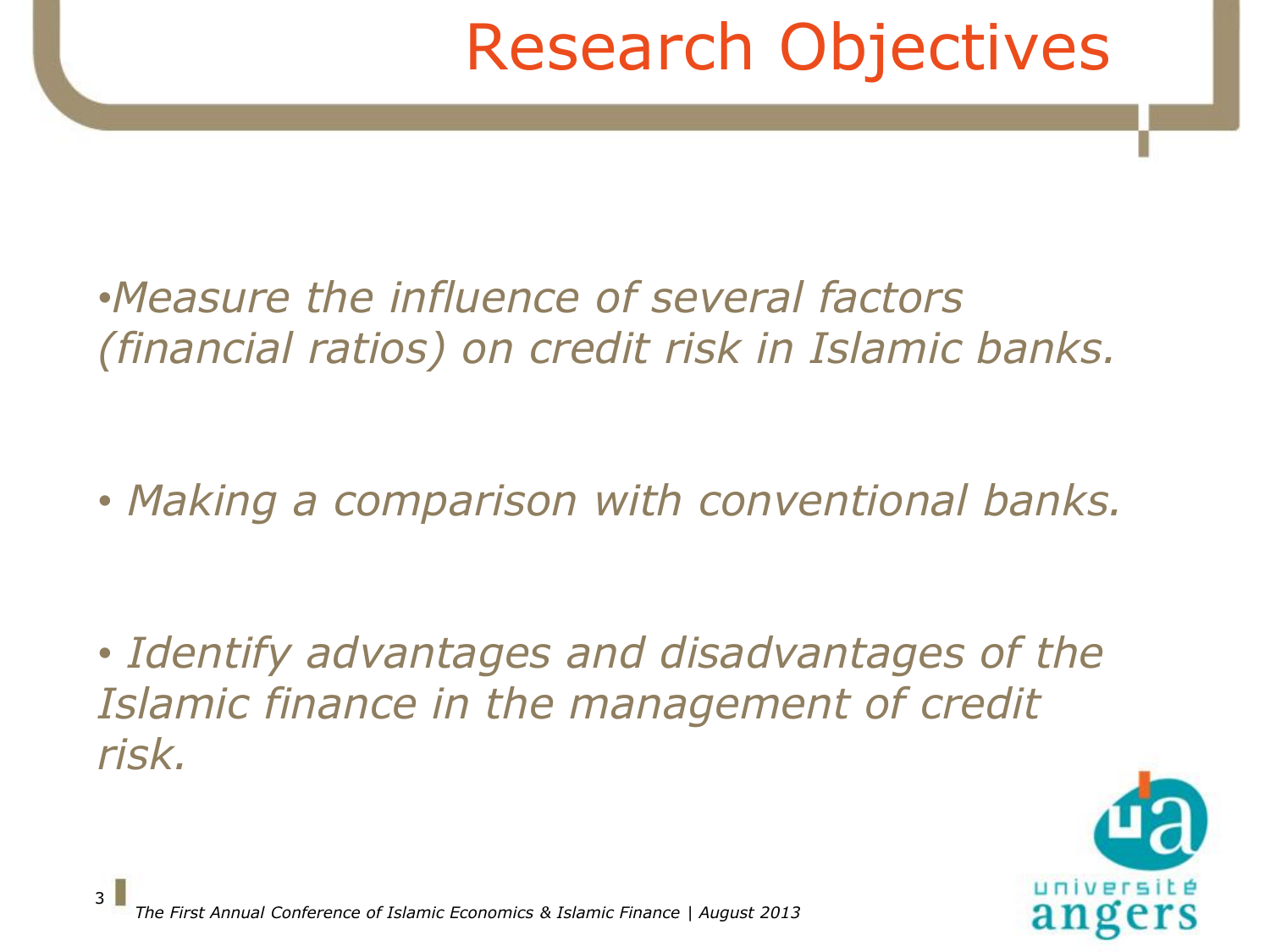### Definitions

*Credit risk in an Islamic bank is in the form of settlement/payment risk arising when one party to a business transaction pays money ( for example Salam or Istina contract) or deliver assets (Murabahah contract) before receiving its own assets or cash, there by exposing it to potential loss.*

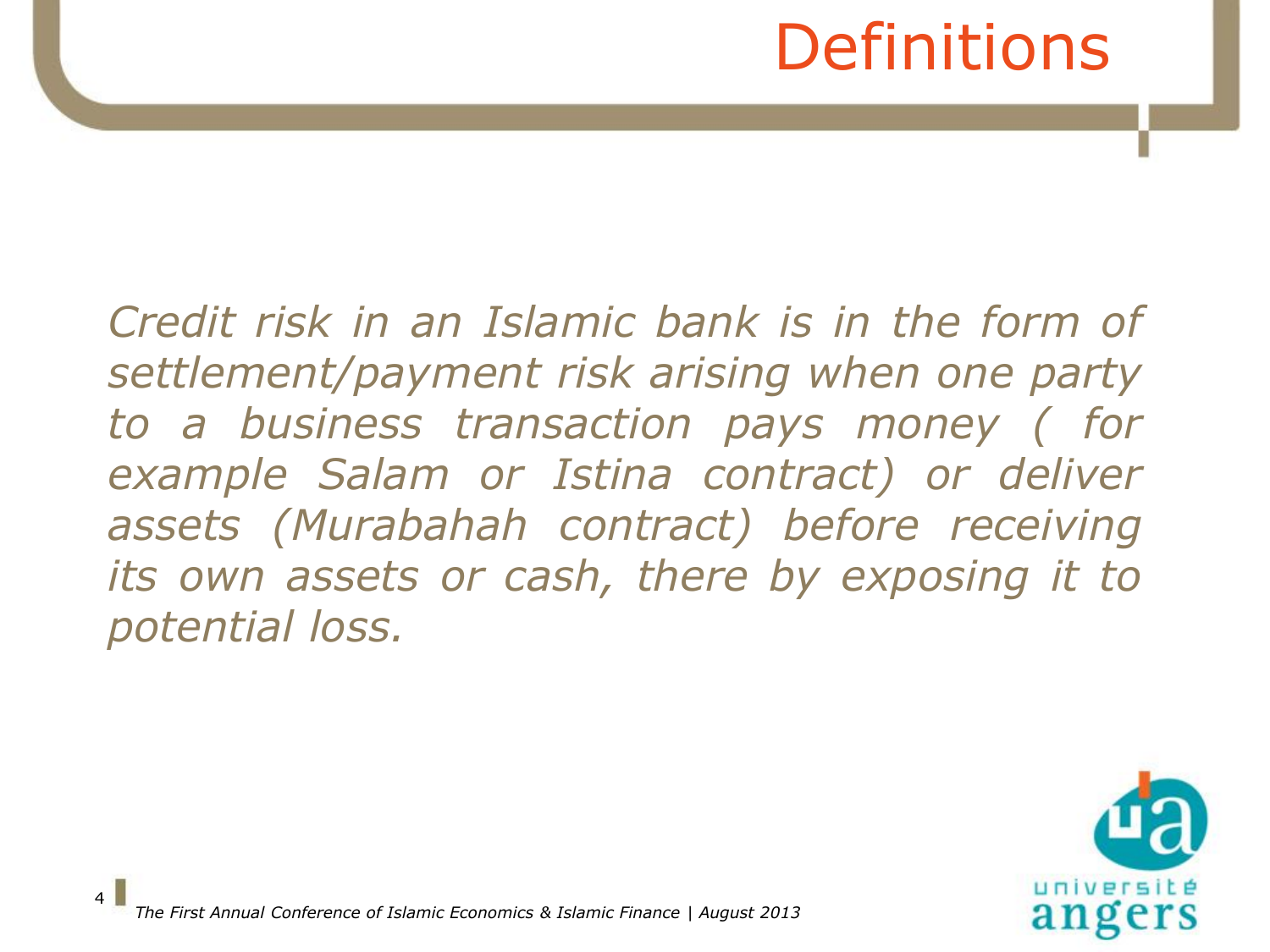### **Definitions**

*In the case of (Musharaka or Moudharaba) contracts, credit risk is manifested by the nonpayment by the contractor the share of the bank when it becomes due.*

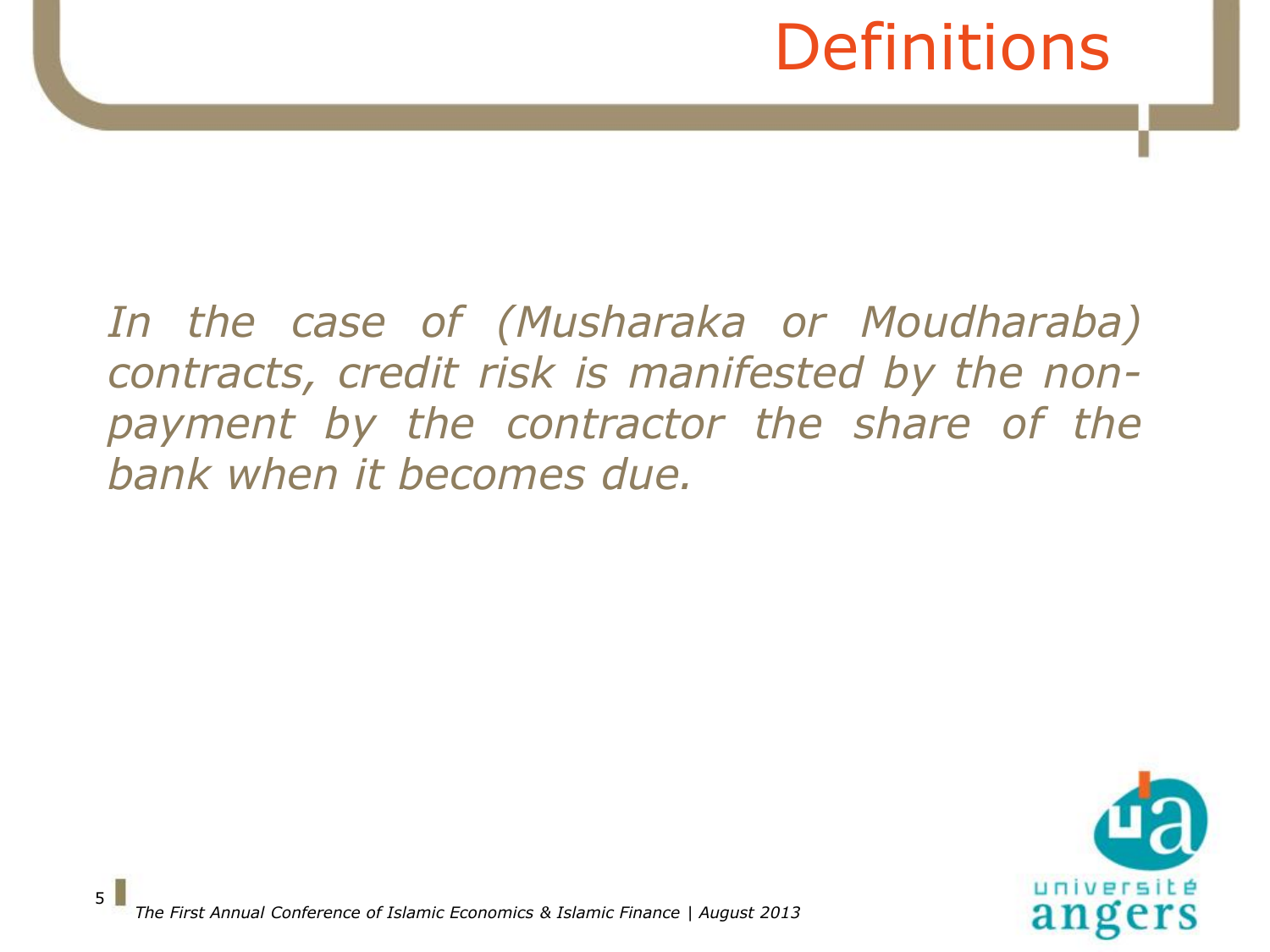### Other studies

#### *Credit risk is higher in Moucharakah contracts (3.69 (on a score of 1 to 5) followed by Moudharabah (3.25) \*.*

*PLS contracts are riskier than sales contracts with profit margin (mark-up).*

*\*Khan and Ahmed, 2001*

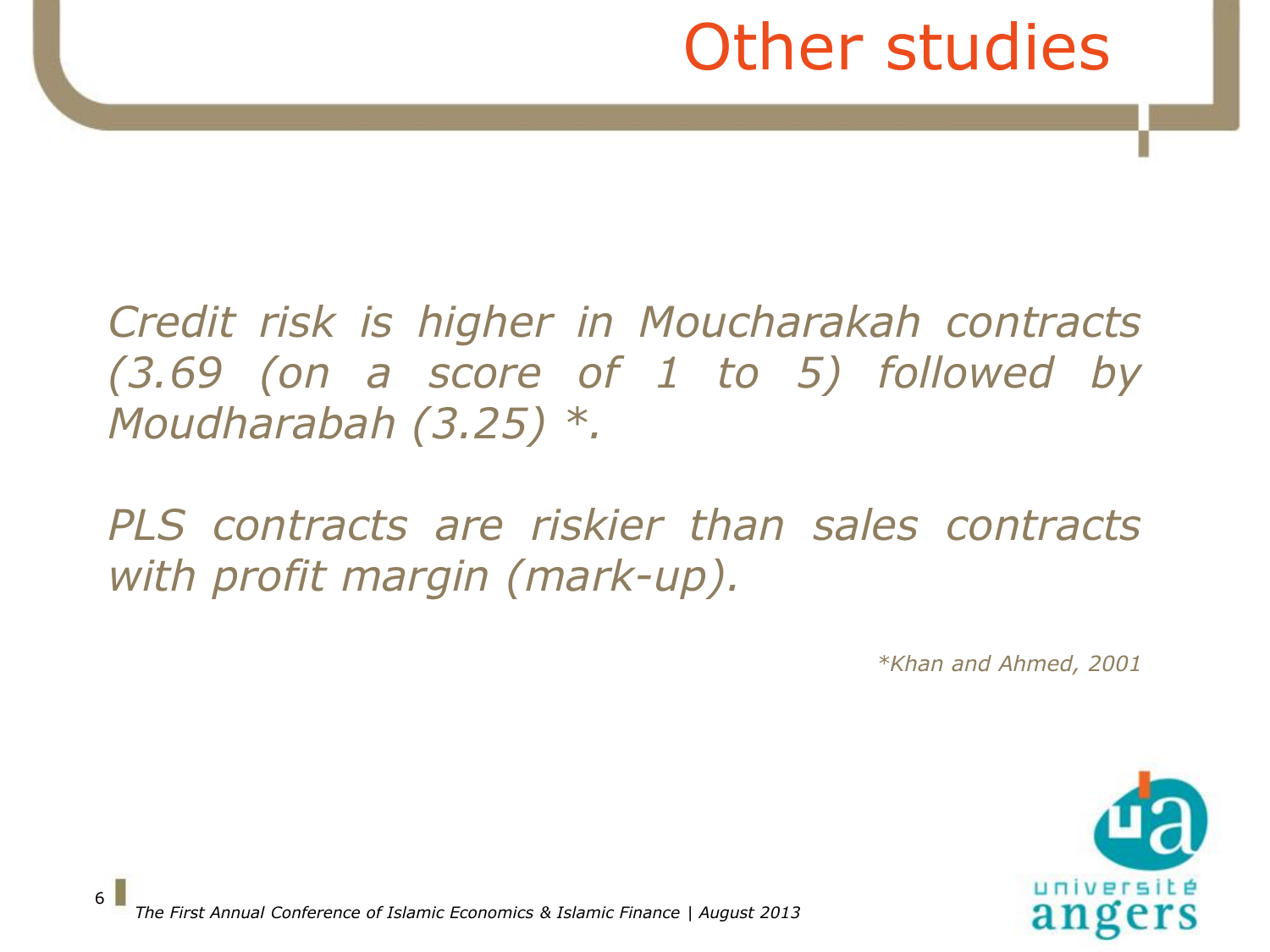# **Empirical studies**



ı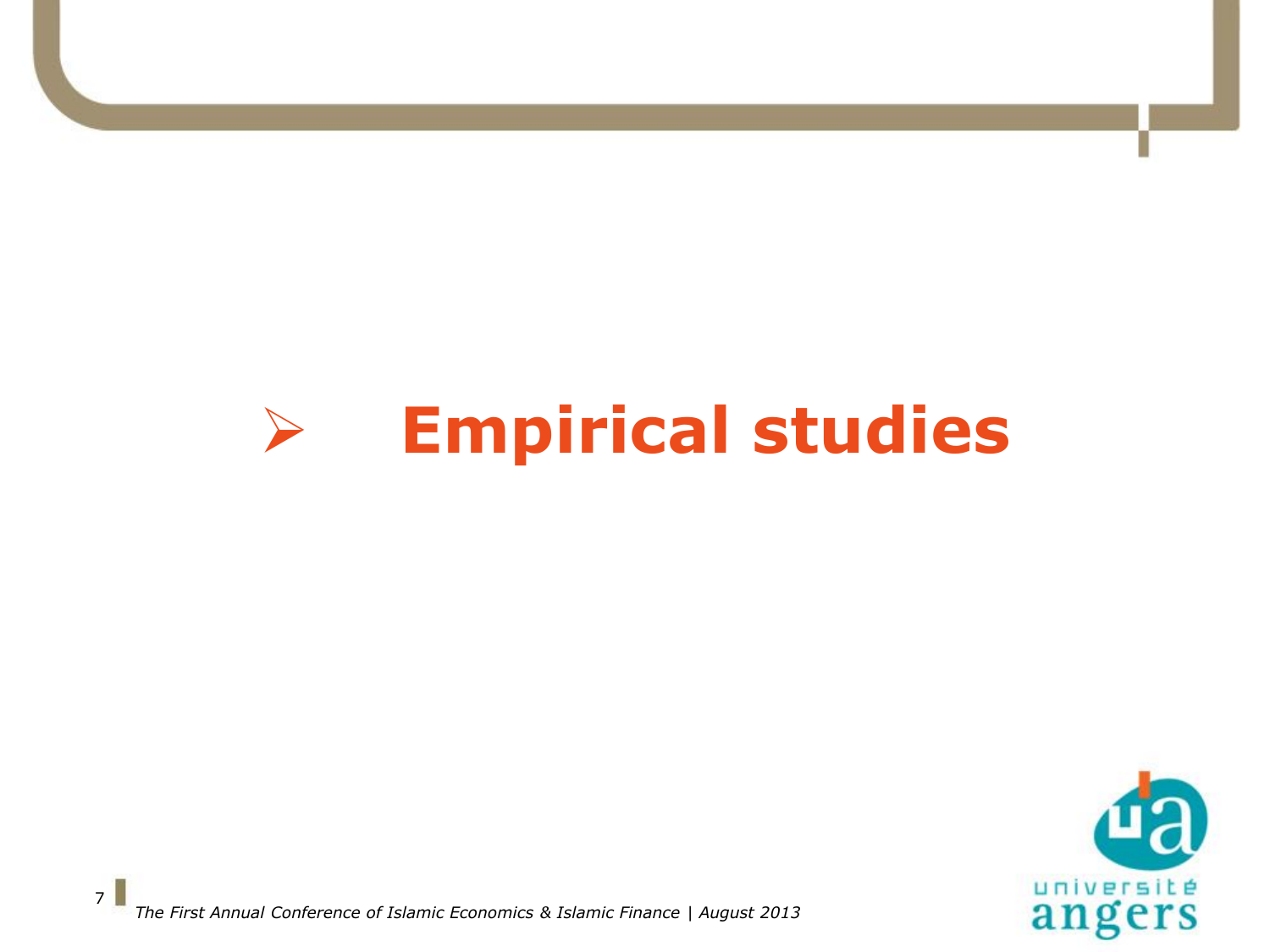

- •*14 Islamic / classic banks.*
- •*Data from annual reports between 2006-2009.*
- •*Ratio analysis (7 Financial Ratios precalculated)*
- •*3 Macroeconomics variables*

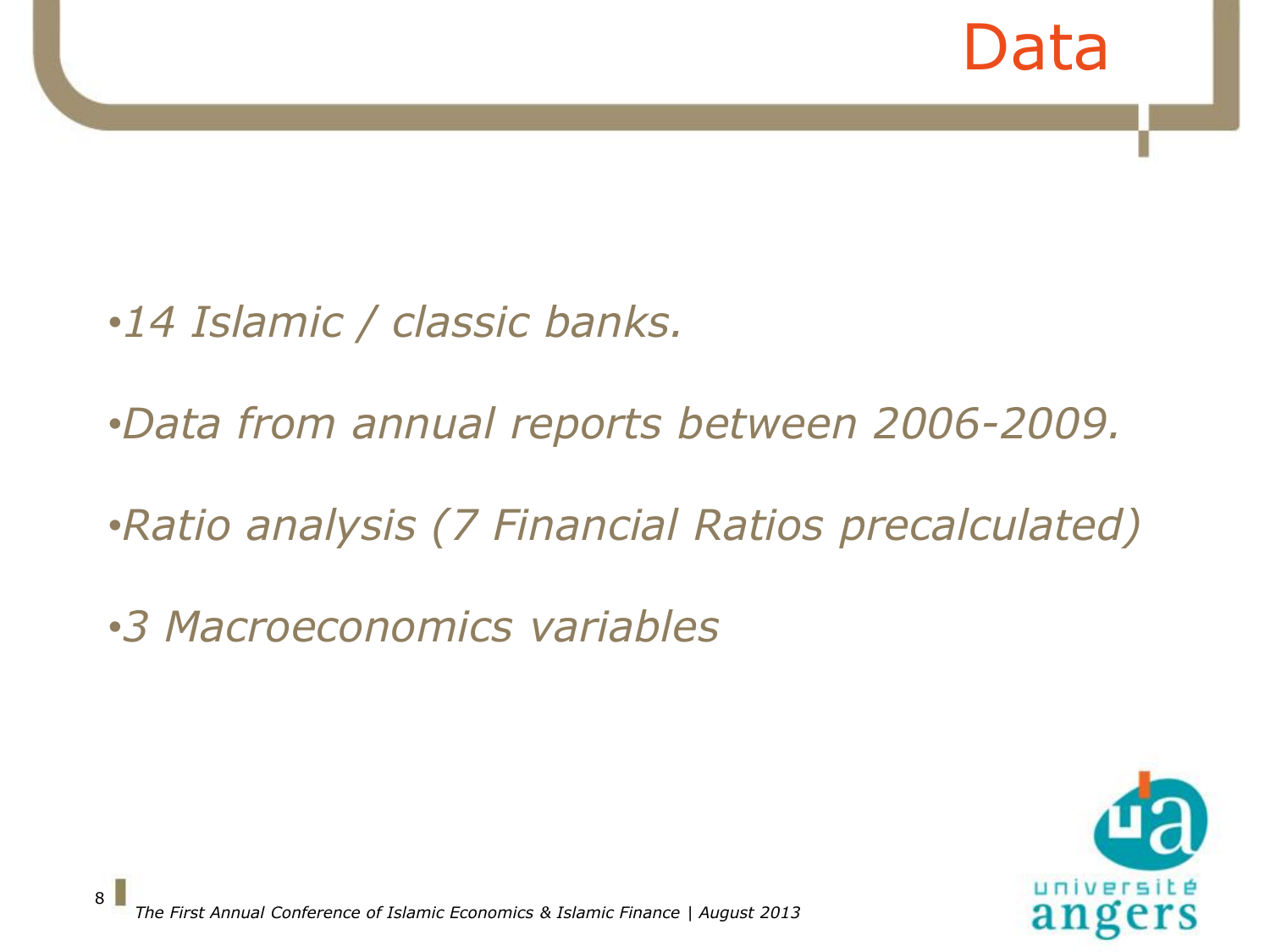*Step 1: compare credit risk between countries according to macroeconomic parameters:*

*Islamic/conventional dummy variable*

#### **CR**country1= **a<sup>0</sup> + a<sup>1</sup> (islamic=0 / conventional=1)+ a<sup>2</sup> GDP**<sub>it</sub> +  $a_3$  Interest rate  $\frac{1}{11}$  +  $a_3$  Growth Rate  $\frac{1}{11}$  +  $\epsilon$   $\frac{1}{11}$

*Study credit risk based on macroeconomic variables for each country.*

*Compare the effect of these variables to see if the credit risk is higher or not for Islamic banks in each country.*

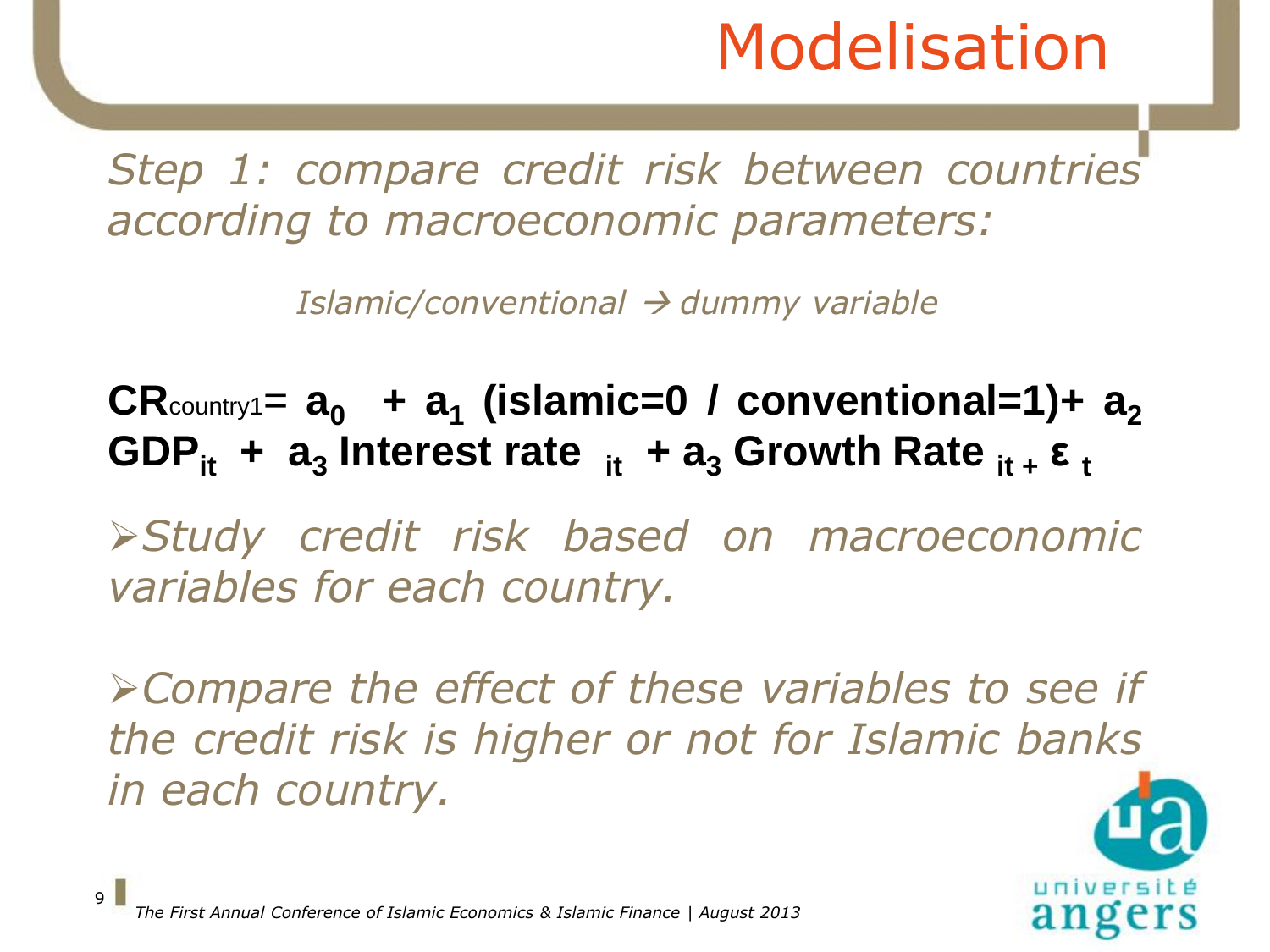université

#### *Step 2:*

- Explain the choice of financial ratios.
	- •**LLP** : (loan loss provision to average loans outstanding) •**MGT** (management efficiency : earning assets to total assets) •**REGCAP** (regulatory capital : tier 1 capital to total assets) •**RWA** : Risk-Weighted Assets (RWA/ total assets ) •**LNTA** : Natural log of total assets •**LD** (Proportion of loan to deposit : LTD ratio) •**EQTA** (Equity to Asset ratio)
- Make statistical analysis and treat each variable separately.
- Study the effect of each variable on the credit risk.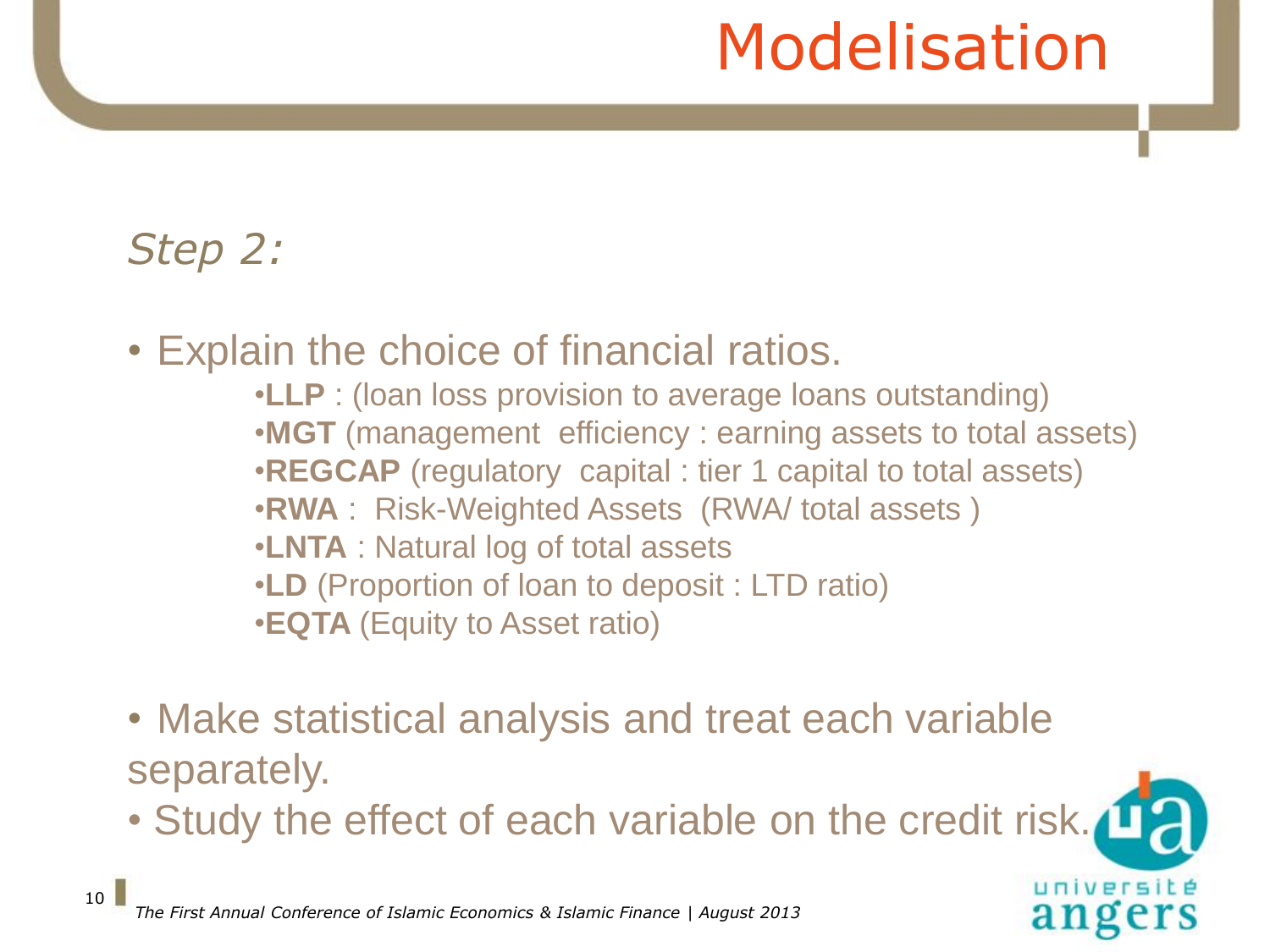*Step 3: measure credit risk based on financial ratios for the two types of banks*

CR  $i_{it} = \lambda_0 + \lambda_1$  LLPs+  $\lambda_2$  MGT  $_{it} + \lambda_3$  REGCAP  $_{it} + \lambda_4$  RWA  $_{it} + \lambda_5$  LNTA  $_{it} +$ **λ<sup>6</sup> LD it + λ<sup>7</sup> EQTA it + ε i,t**

CR  $c_{it} = \lambda_0 + \lambda_1$  LLPs+  $\lambda_2$  MGT  $_{it} + \lambda_3$  REGCAP  $_{it} + \lambda_4$  RWA  $_{it} + \lambda_5$  LNTA  $_{it} +$ **λ<sup>6</sup> LD it + λ<sup>7</sup> EQTA it + ε i,t**

**with:**

**i: the selected bank, t: the year λ0 -> λ7 : the estimated parameters ε: the error term**

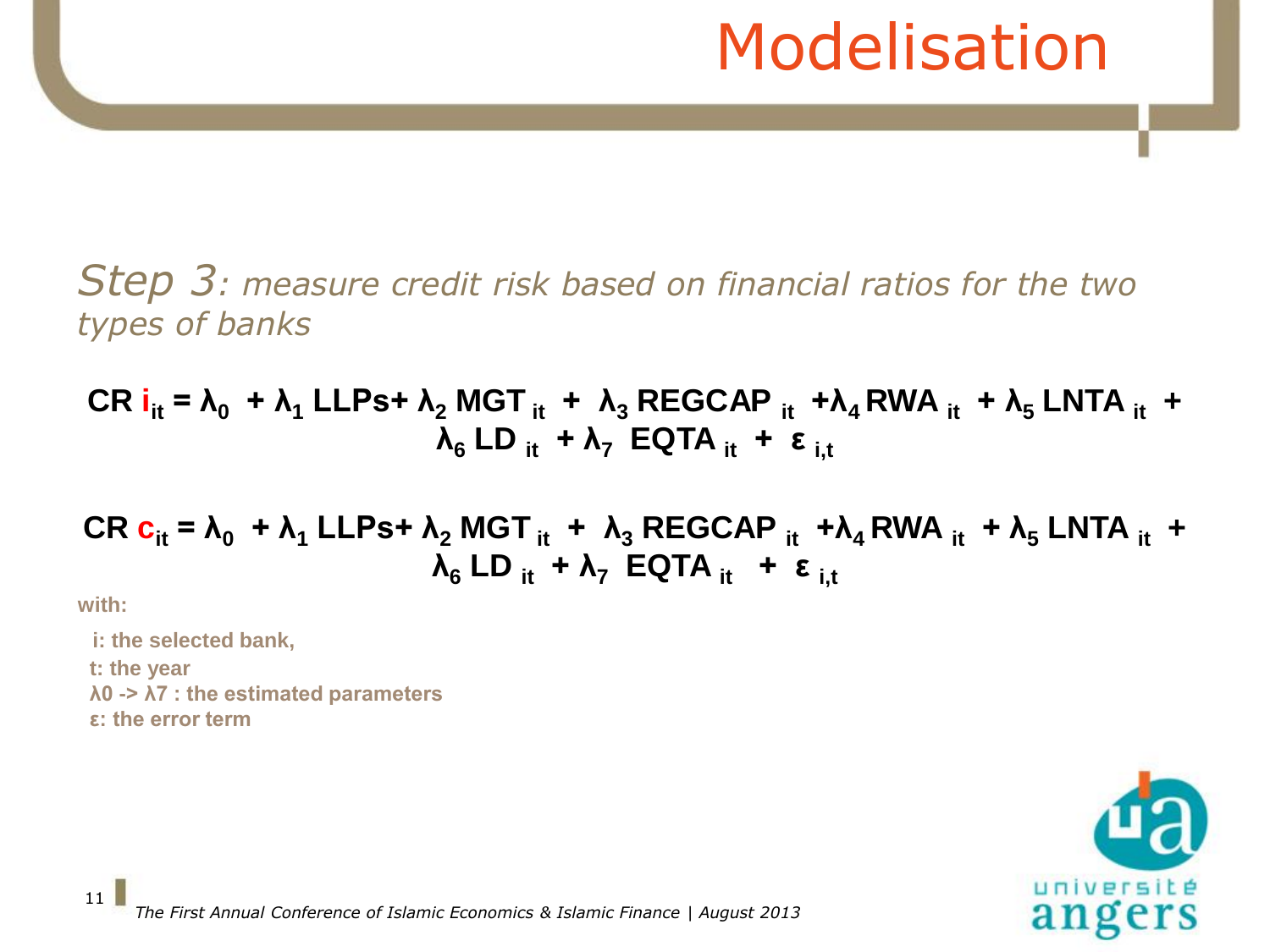hypotheses to be tested:

 H1: credit risk has a negative relationship with MGT, LNTA, REGCAP, and EQTA variables.

 $\triangleright$ H 2: credit risk has a positive relationship with the LLP, RWA and LD variables.

**≻H3 : Islamic banks have more credit risk than** Conventional banks

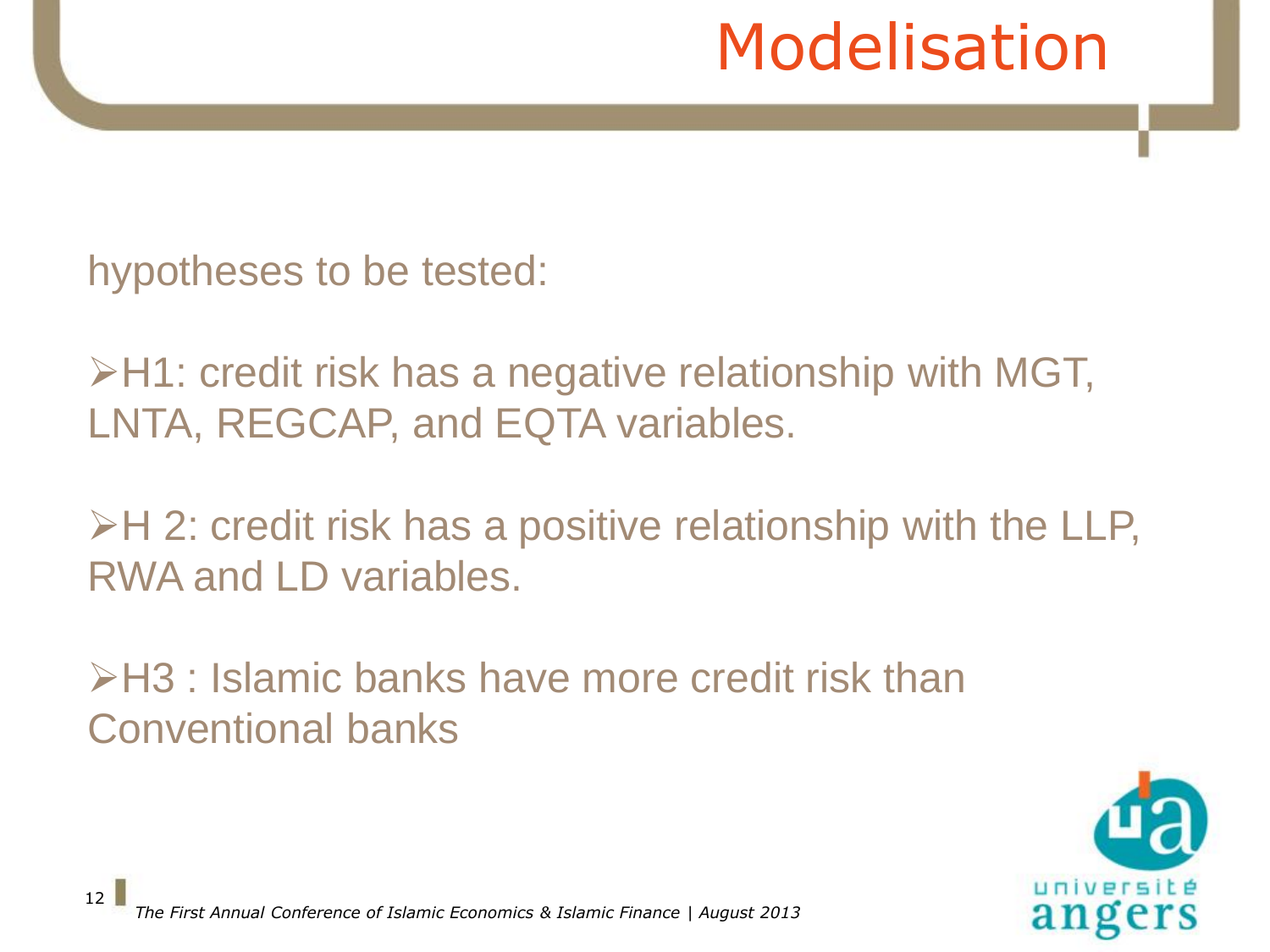# Research problems

•various methods of information processing.

- •Application area (Asia / Europe / Africa).
- •Availability of data.